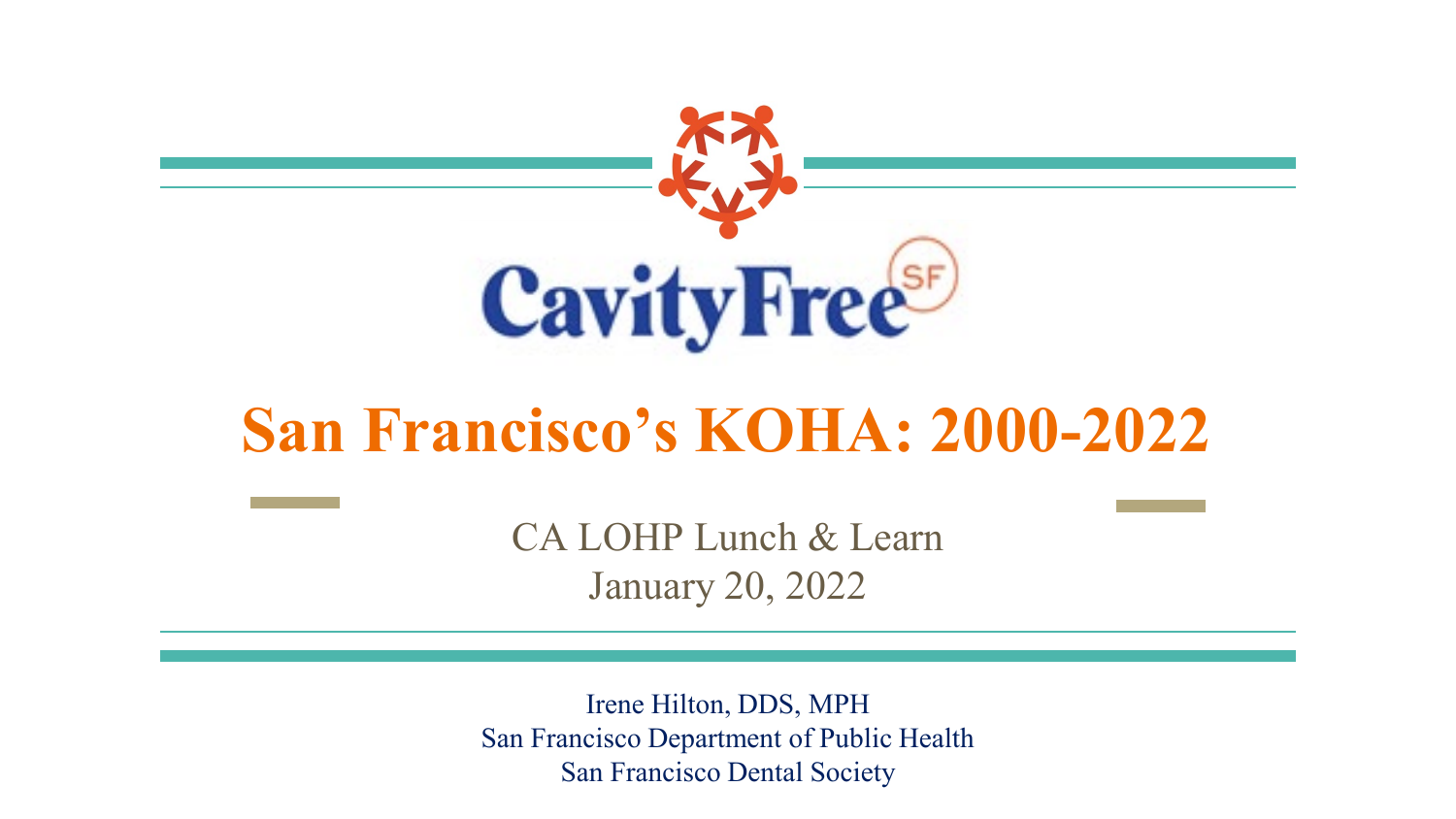#### **But first…a little history!**



2001 SFDS President Dr. Liza Karamardian



Liza's Uncle Dr. Myron Allukian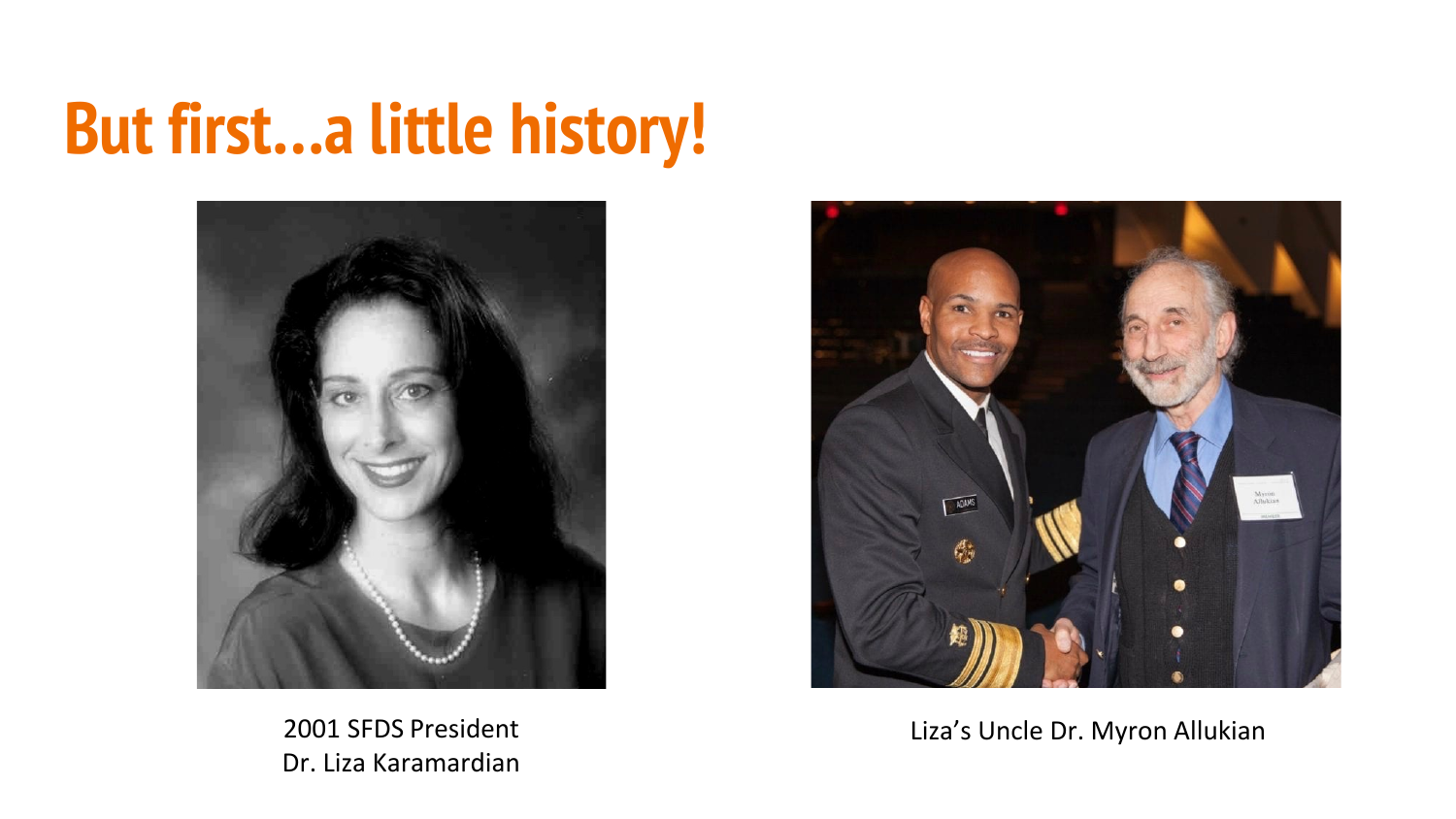

| <b>Acronym</b>       | <b>Who/What</b>                                                                               |
|----------------------|-----------------------------------------------------------------------------------------------|
| <b>CavityFree SF</b> | <b>San Francisco Local Oral Health Coalition</b>                                              |
| <b>SFDPH</b>         | San Francisco Department of Public Health                                                     |
| <b>SFUSD</b>         | San Francisco Unified School District, School Health Programs                                 |
| <b>SFDS</b>          | San Francisco Dental Society (organized dentistry)                                            |
| <b>NDSBA</b>         | National Dental Society of the Bay Area (National Dental<br><b>Association local chapter)</b> |
| <b>DTI LDPP</b>      | Dental Transformation Initiative, Domain 4, Local Dental Pilot<br>Project, 2016-2020          |
| <b>SDDTax</b>        | Sugary Drinks Distributor Tax, 2017 to present                                                |
| Americorp            | Members serve directly with nonprofit organizations                                           |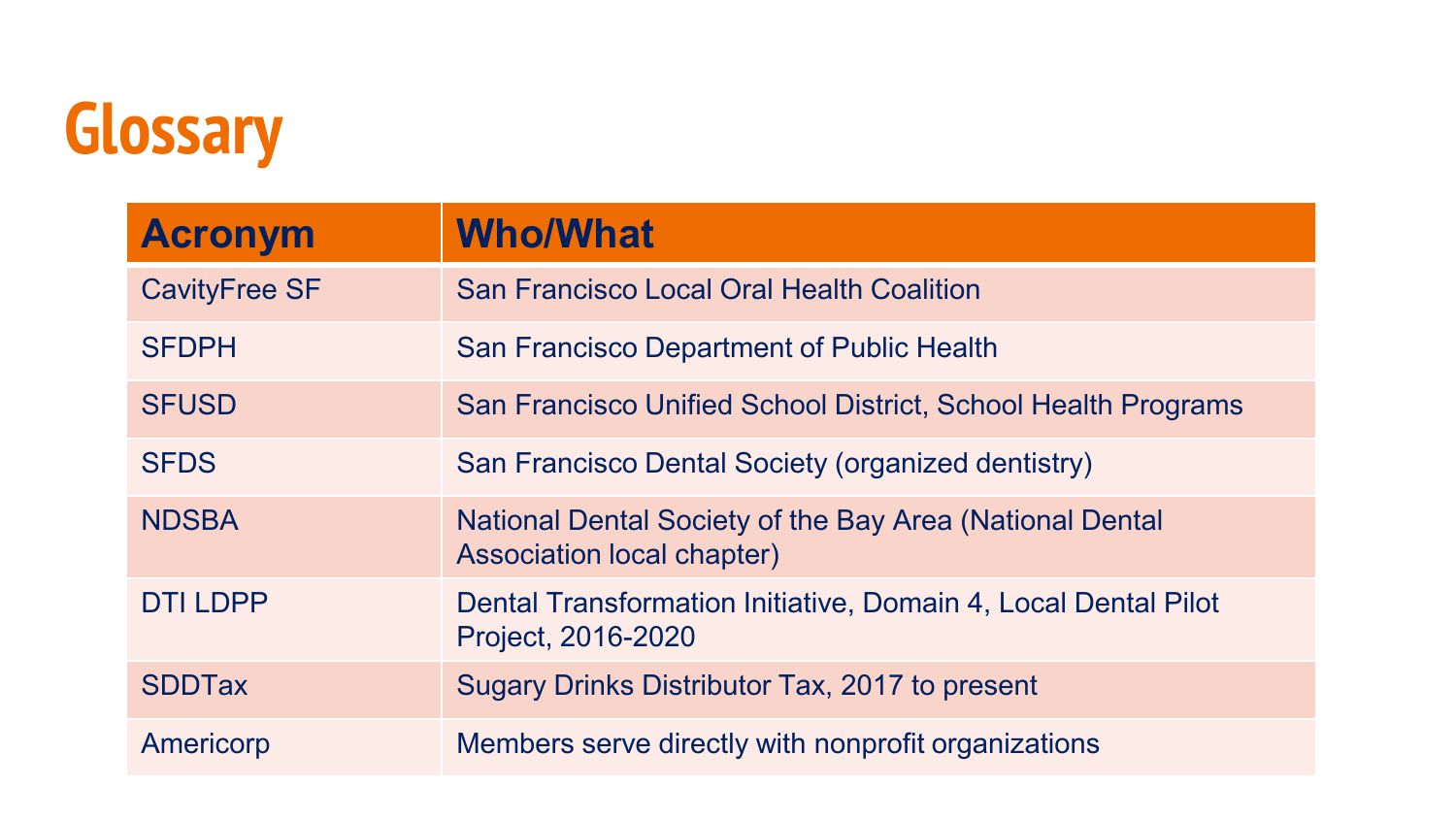#### **San Francisco Environment**



- Both a City AND a County
- ONE school district and ONE health department
- 49 square mile area
- 72 Elementary schools
- 4,000 Kindergarteners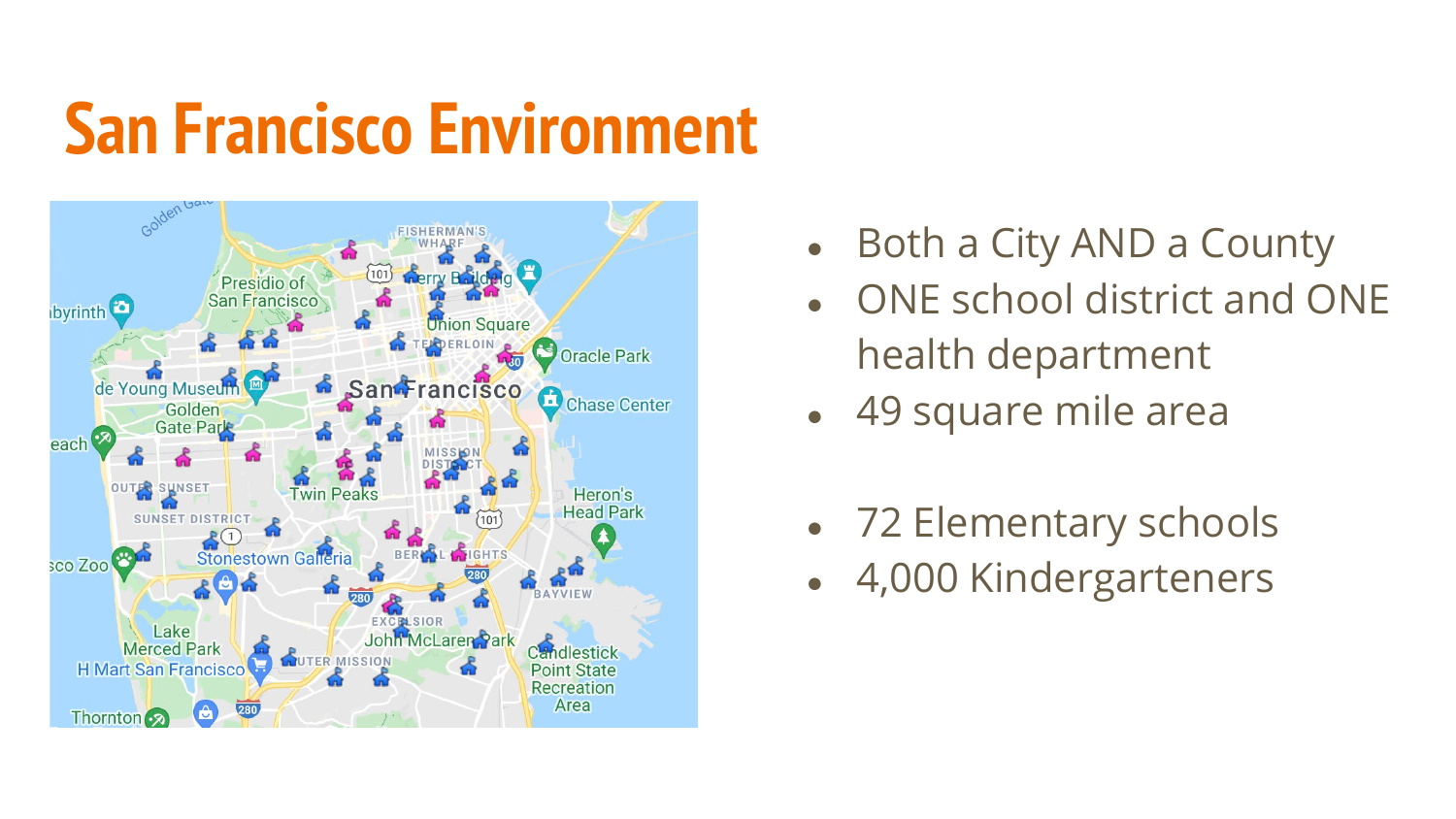# **SF Screening Model**

- Screen entire K population/72 schools
- In-school screening during class time
- Calibrated DDS/RDH in Public Health practice screeners
- Passive consent/ opt out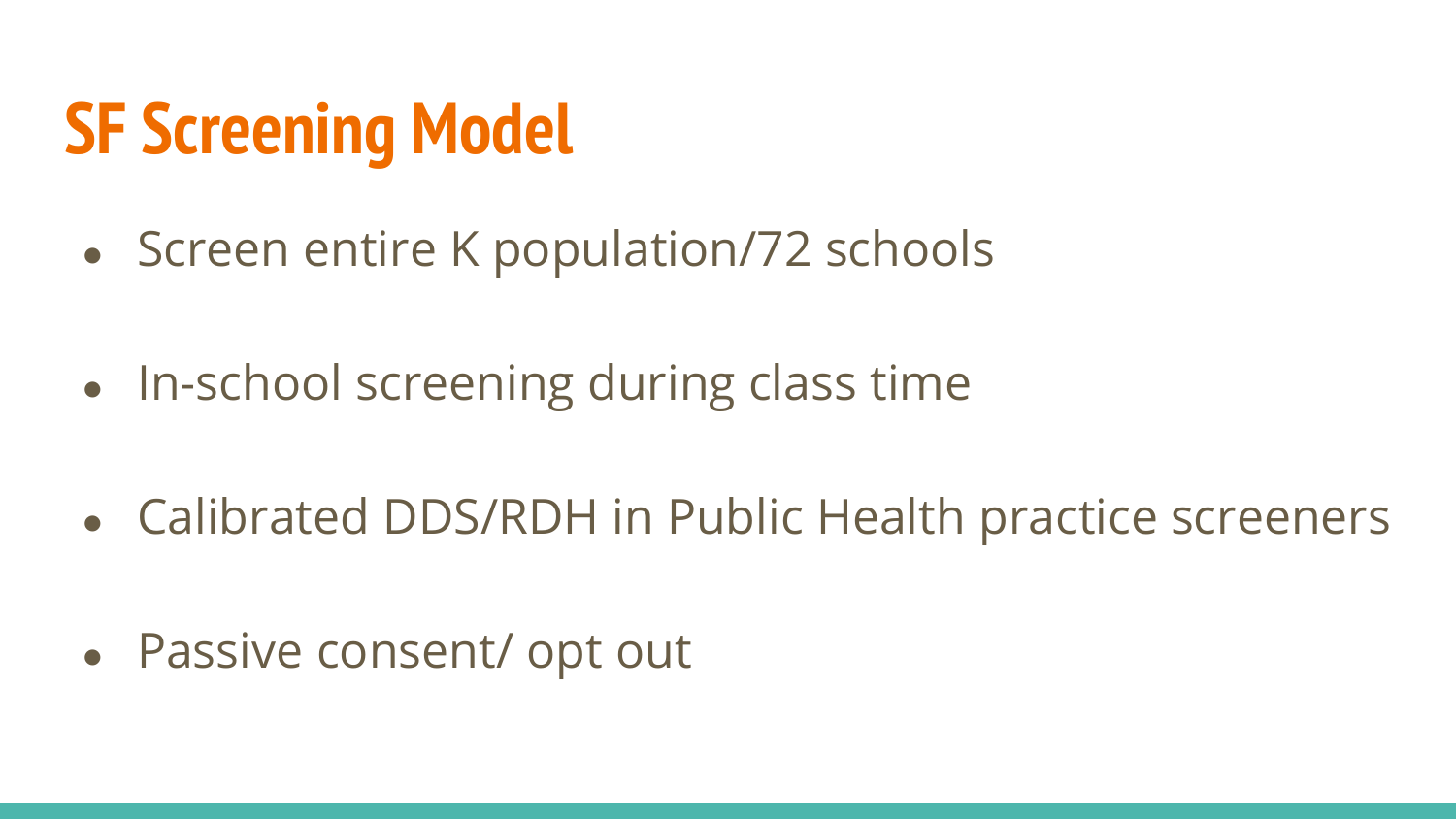## **Systems Development**

- Planning
- Partnerships
- Funding
- **Logistics**
- Care coordination

*"Expect to change/modify/revise any of these systems at any time"*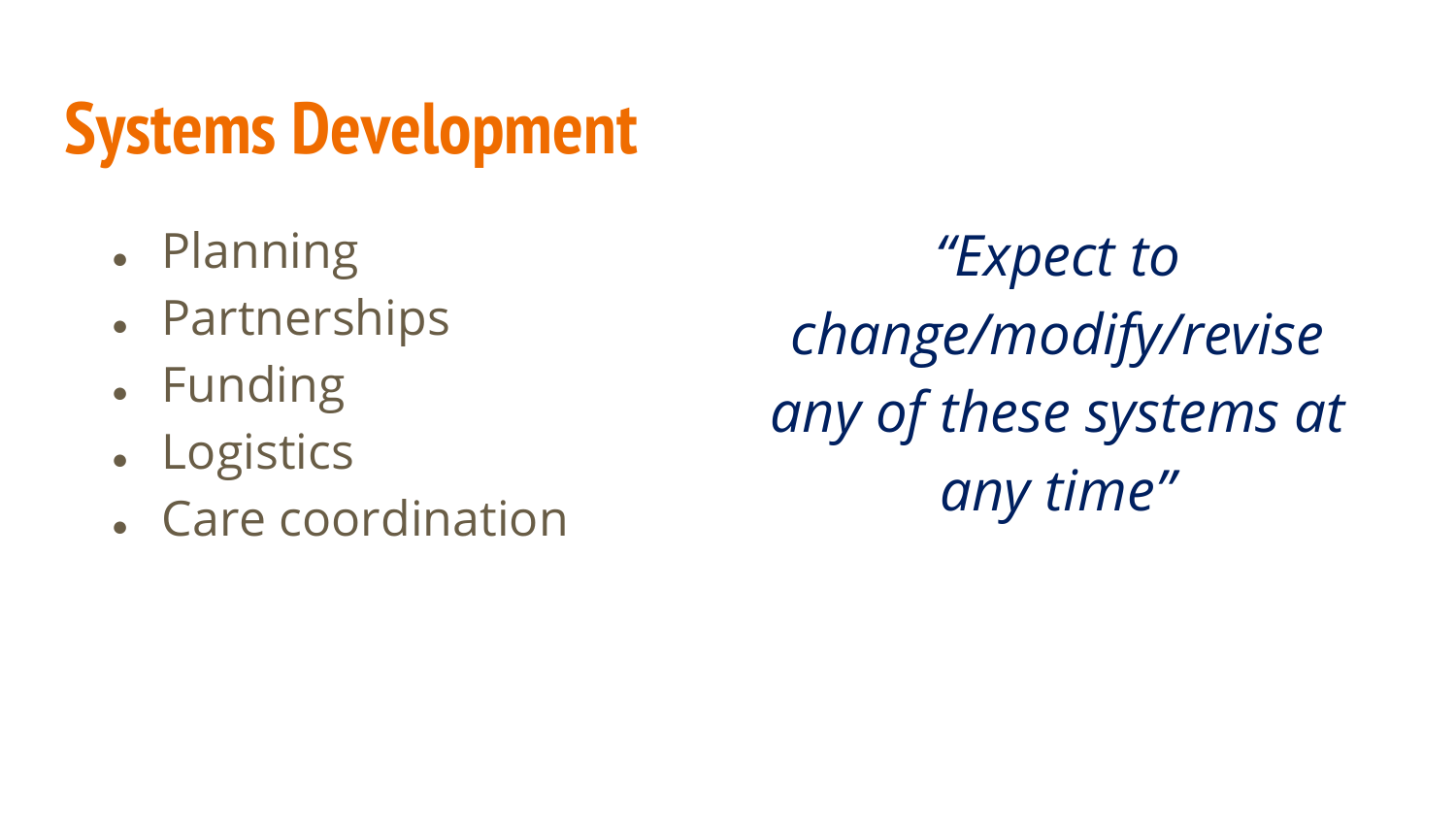# **Planning**

- Ownership of the KOHA
	- SFDPH RDH manages school-based programs
- This model requires a lot of logistics coordination.
	- AmeriCorps members, SFDPH public health trainees, SFDPH dental assistants, TBA
- MOU's/Contracts with school district
	- Contract for K screenings, MOU for data sharing

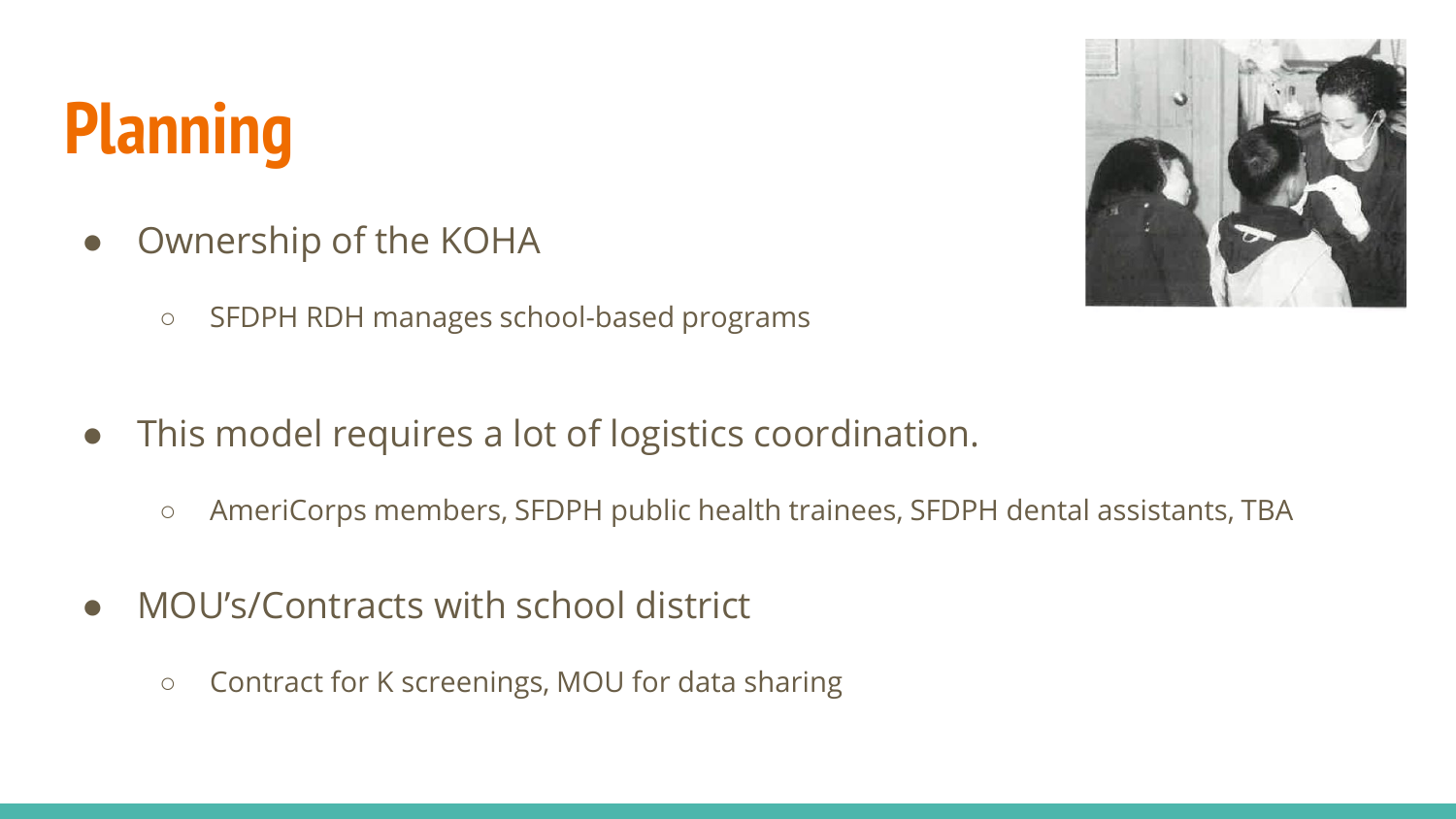# **SFDPH Partnerships**

| <b>School District</b> | RN assigned to "oral health"<br>School nurses at individual schools<br>School secretary, school principal |
|------------------------|-----------------------------------------------------------------------------------------------------------|
| <b>Screeners</b>       | <b>SFDS members</b><br><b>NDSBA</b> members<br>Colgate Bright Smiles Bright Futures van                   |
| Supplies (TB/TP)       | Colgate Bright Smiles Bright Futures program<br><b>SFDS</b><br><b>SFDPH</b>                               |
| <b>Data Analysis</b>   | <b>SFUSD</b><br><b>SFDPH Maternal Child Health epidemiologist</b><br><b>UCSF School of Dentistry</b>      |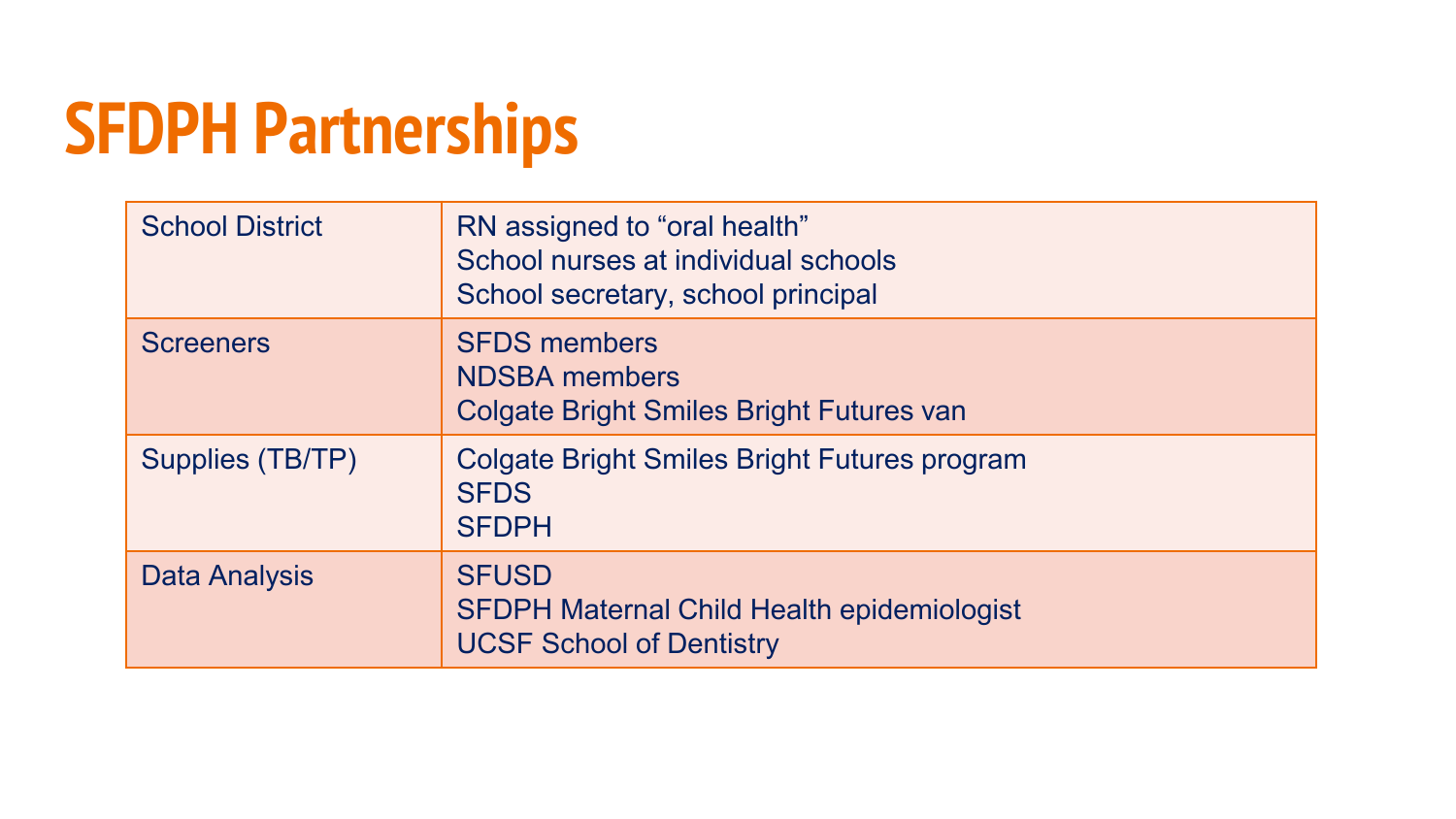

*SFDS member screening kindergarteners on the Colgate Bright Smiles, Bright Futures van, at the elementary school she attended. Early 2000's*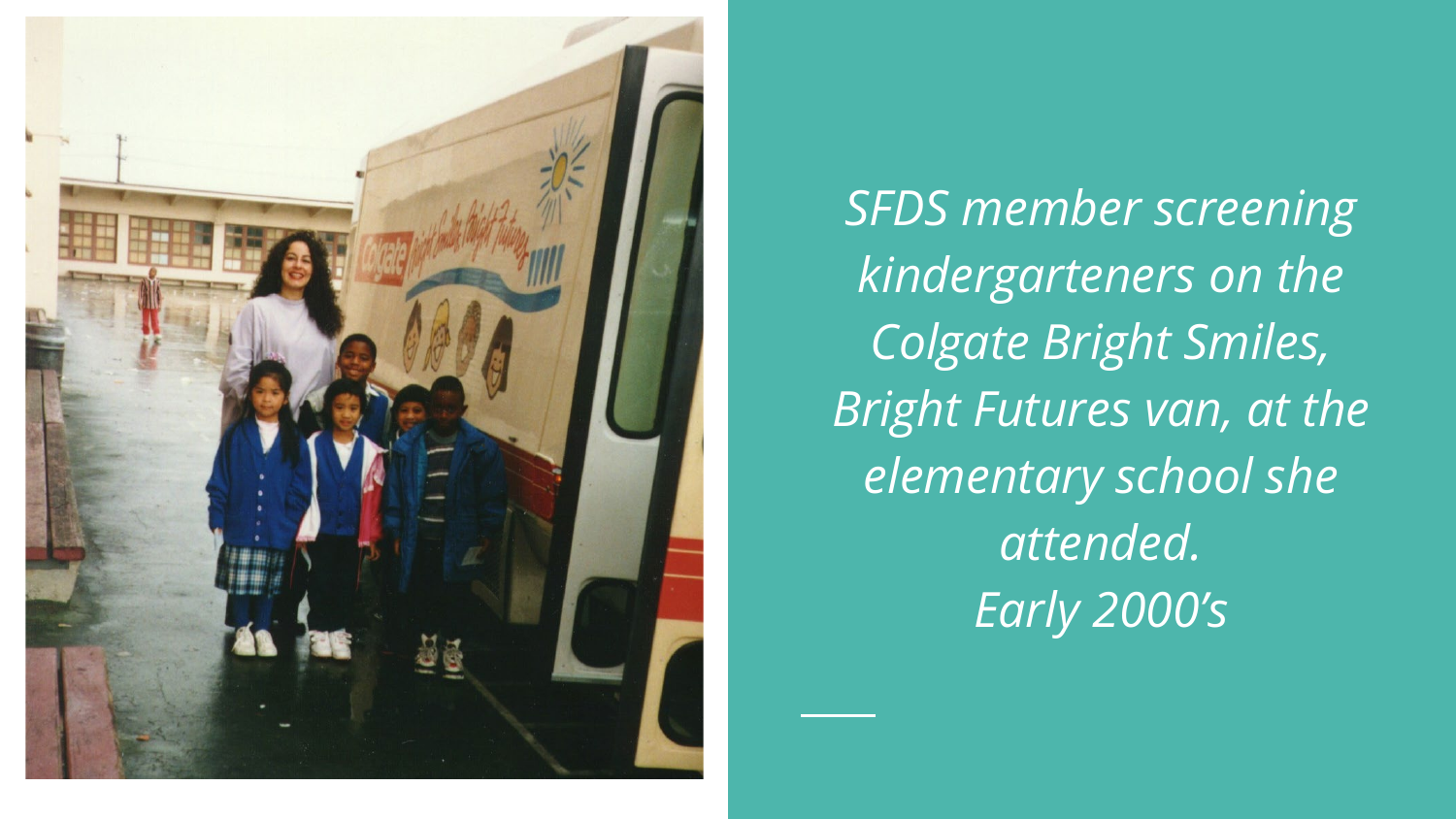# **Funding**

| <b>RDH</b> program<br>owner | <b>In-kind SFDPH</b>                                                                                                                                                                                          |
|-----------------------------|---------------------------------------------------------------------------------------------------------------------------------------------------------------------------------------------------------------|
| <b>Logistics staff</b>      | In-kind SFDPH for AmeriCorps member stipend<br>After 2006 AB 1433 SFUSD contract for SFDPH AmeriCorps member<br>stipend, then SFDPH public health trainee salary, then SFDPH dental<br>assistants salary, TBA |
| Supplies (PPE,<br>TB/TP)    | Colgate Bright Smiles Bright Futures program<br><b>SFDS</b><br>After 2006 AB 1433 SFUSD contract with SFDPH for K screenings<br>includes funding for supplies                                                 |
| <b>Screeners</b>            | <b>Volunteer dentists SFDS/NDSBA</b><br><b>In-kind SFDPH RDH</b>                                                                                                                                              |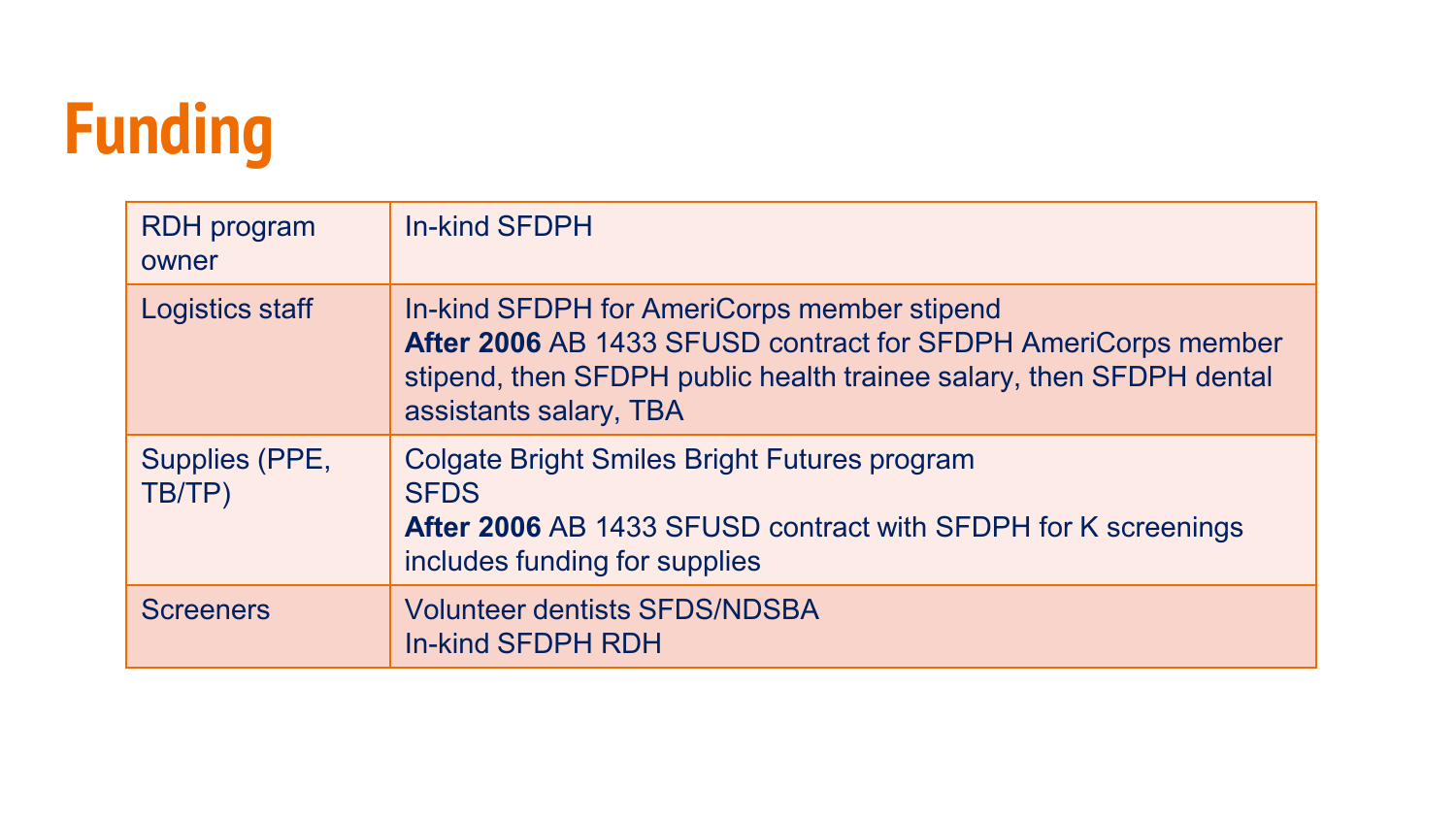#### **Program Logistics**



**Day of Screening:**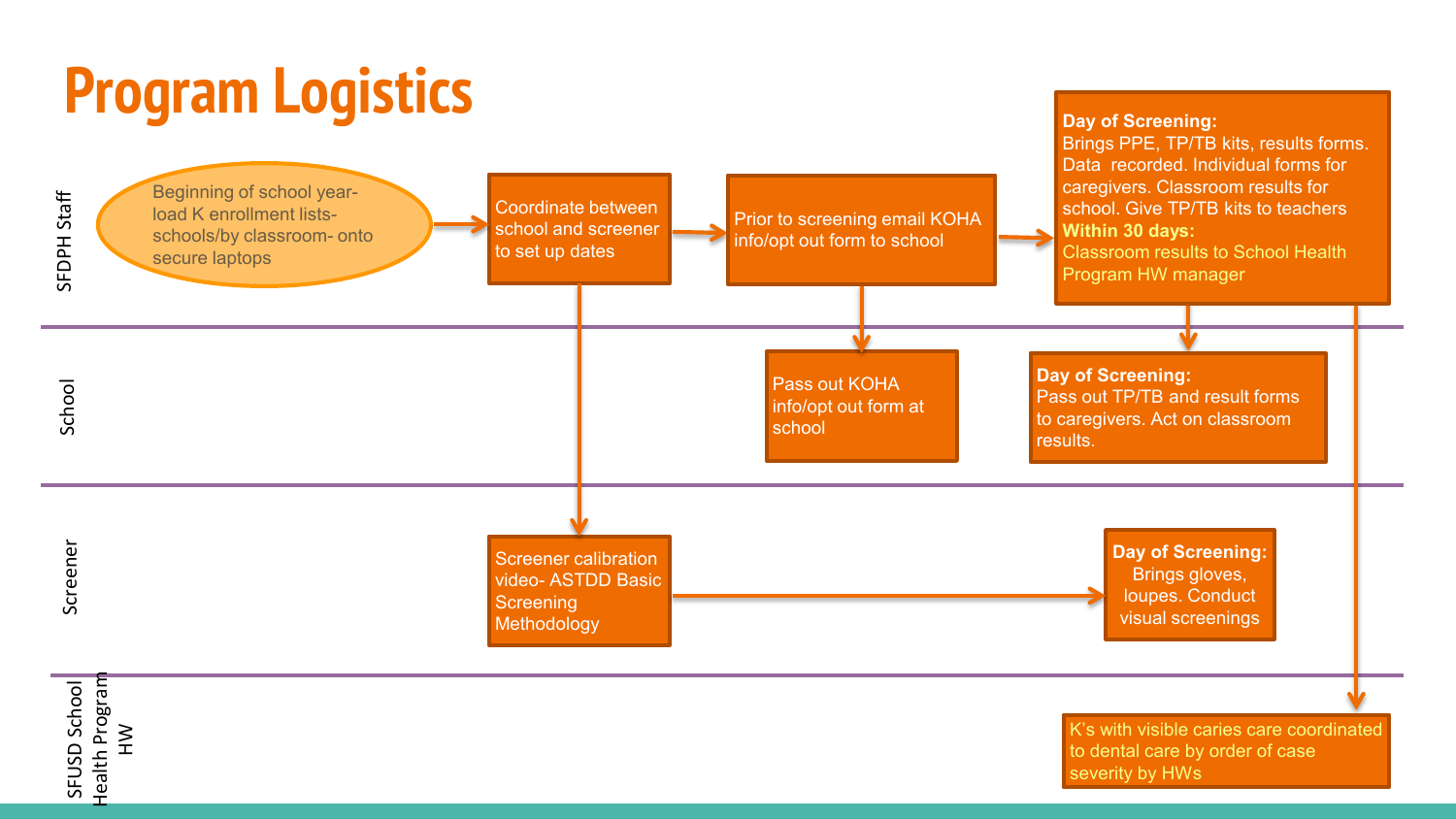## **Care Coordination- The Missing Link**

- 2000-2018 follow up and care coordination was random
	- Schools with supplemental funding for health related programs
	- Schools with staff/ nurses who prioritized oral health
- Unable to utilize SFDPH health workers due to FERPA (Family Educational Rights and Privacy Act)
- 2017-2020- SEDPH DTI LDPP funding for 1 FTE SFUSD health worker to exclusively focus of oral health care coordination
- 1 year to execute contract. Started 2018-19 school year
	- K's with caries, pre-school
- Post-DTI- SFUSD health worker funding has shifted to SDDTax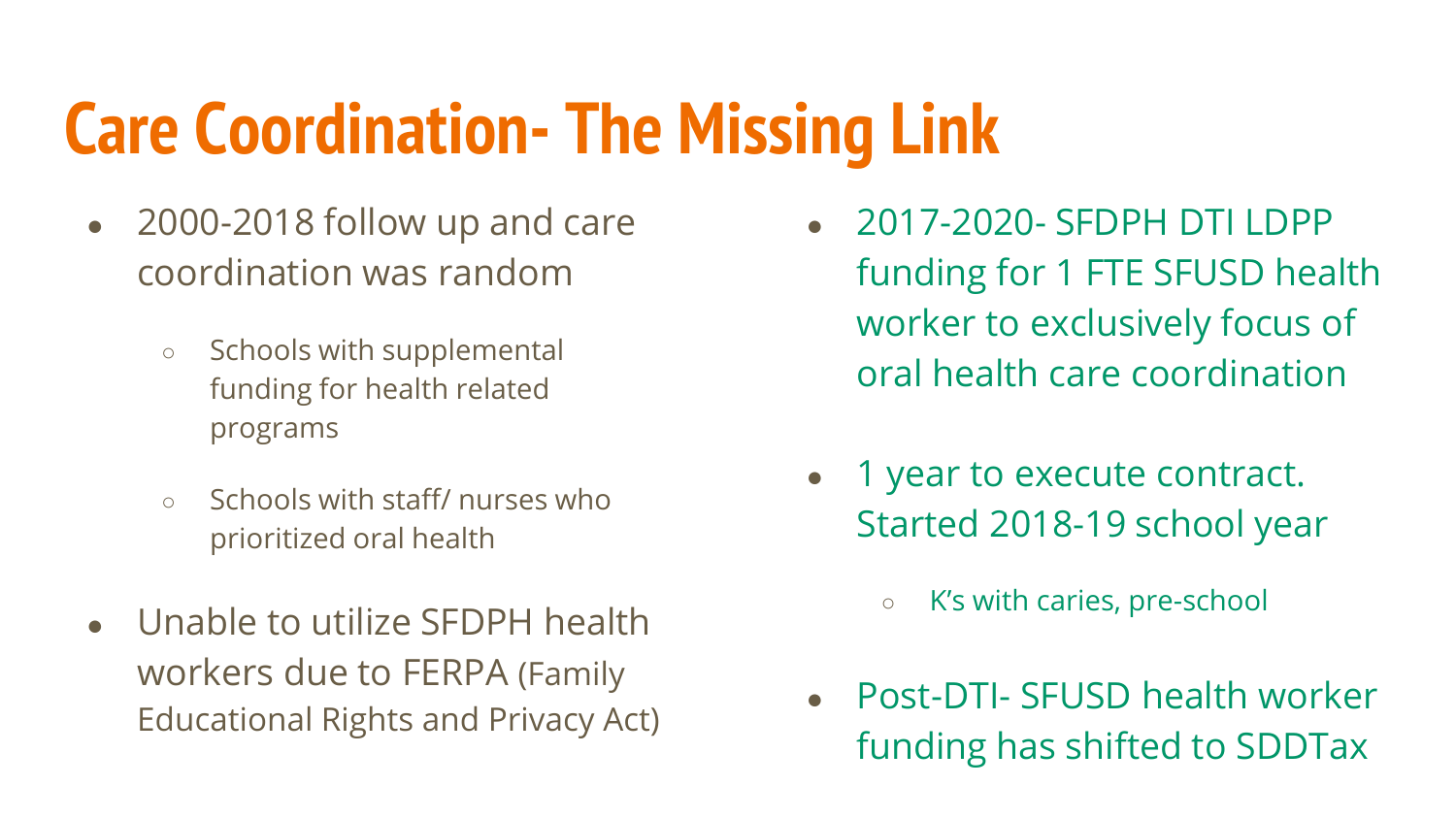# **COVID-19 Impacts**

| At time of shelter in place<br>March 2020 had screened<br>60% of kindergartners<br>Schools left to be screened<br>were weighted towards low<br>income schools<br>$\cdot$ To make 2019–2020 data<br>representative will have to<br>perform epidemiology<br>gymnastics to get a sample<br>population whose results will<br>be valid | Schools were closed for all<br>but the last six weeks of the<br>school year, so no in-school<br>screenings took place | <b>SFDPH decided to prioritize K</b><br>$\bullet$<br>screening over other school-<br>based programs<br>Prior to Omicron surge have<br>$\bullet$<br>screened 60% of schools<br>Should be able to complete if<br>resume screening by March |
|-----------------------------------------------------------------------------------------------------------------------------------------------------------------------------------------------------------------------------------------------------------------------------------------------------------------------------------|-----------------------------------------------------------------------------------------------------------------------|------------------------------------------------------------------------------------------------------------------------------------------------------------------------------------------------------------------------------------------|